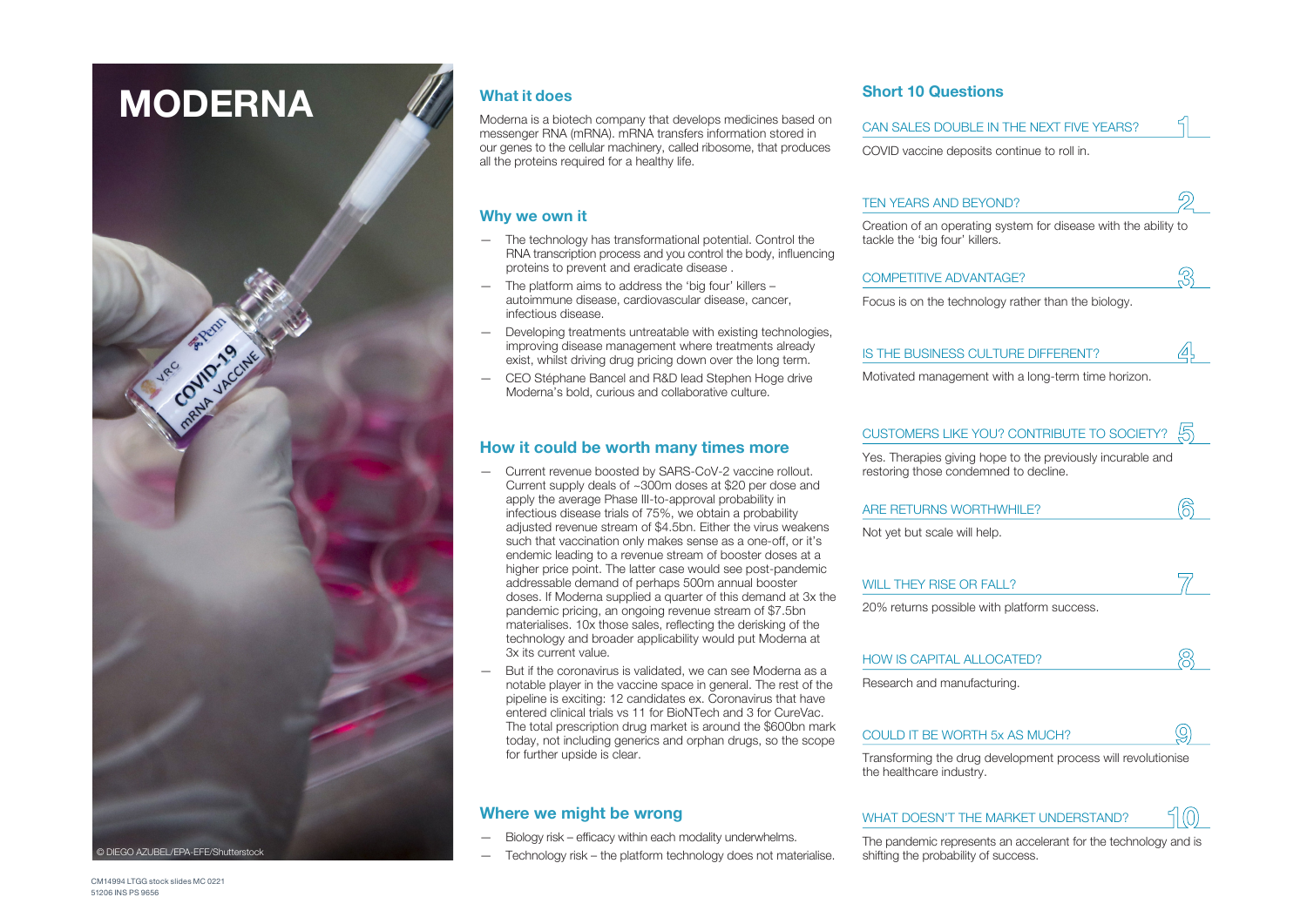### Risk Factors

The views expressed in this presentation are those of the author and should not be considered as advice or a recommendation to buy, sell or hold a particular investment. They reflect personal opinion and should not be taken as statements of fact nor should any reliance be placed on them when making investment decisions.

### **Potential for Profit and Loss**

All investment strategies have the potential for profit and loss, your or your clients' capital may be at risk.

### **Stock Examples**

Any stock examples and images used in this article are not intended to represent recommendations to buy or sell, neither is it implied that they will prove profitable in the future. It is not known whether they will feature in any future portfolio produced by us. Any individual examples will represent only a small part of the overall portfolio and are inserted purely to help illustrate our investment style.

This article contains information on investments which does not constitute independent research. Accordingly, it is not subject to the protections afforded to independent research and Baillie Gifford and its staff may have dealt in the investments concerned.

All information is sourced from Baillie Gifford & Co and is current unless otherwise stated.

The images used in this document are for illustrative purposes only.

Registered Office:

Calton Square, 1 Greenside Row, Edinburgh EH1 3AN, Scotland Telephone +44 (0)131 275 2000 www.bailliegifford.com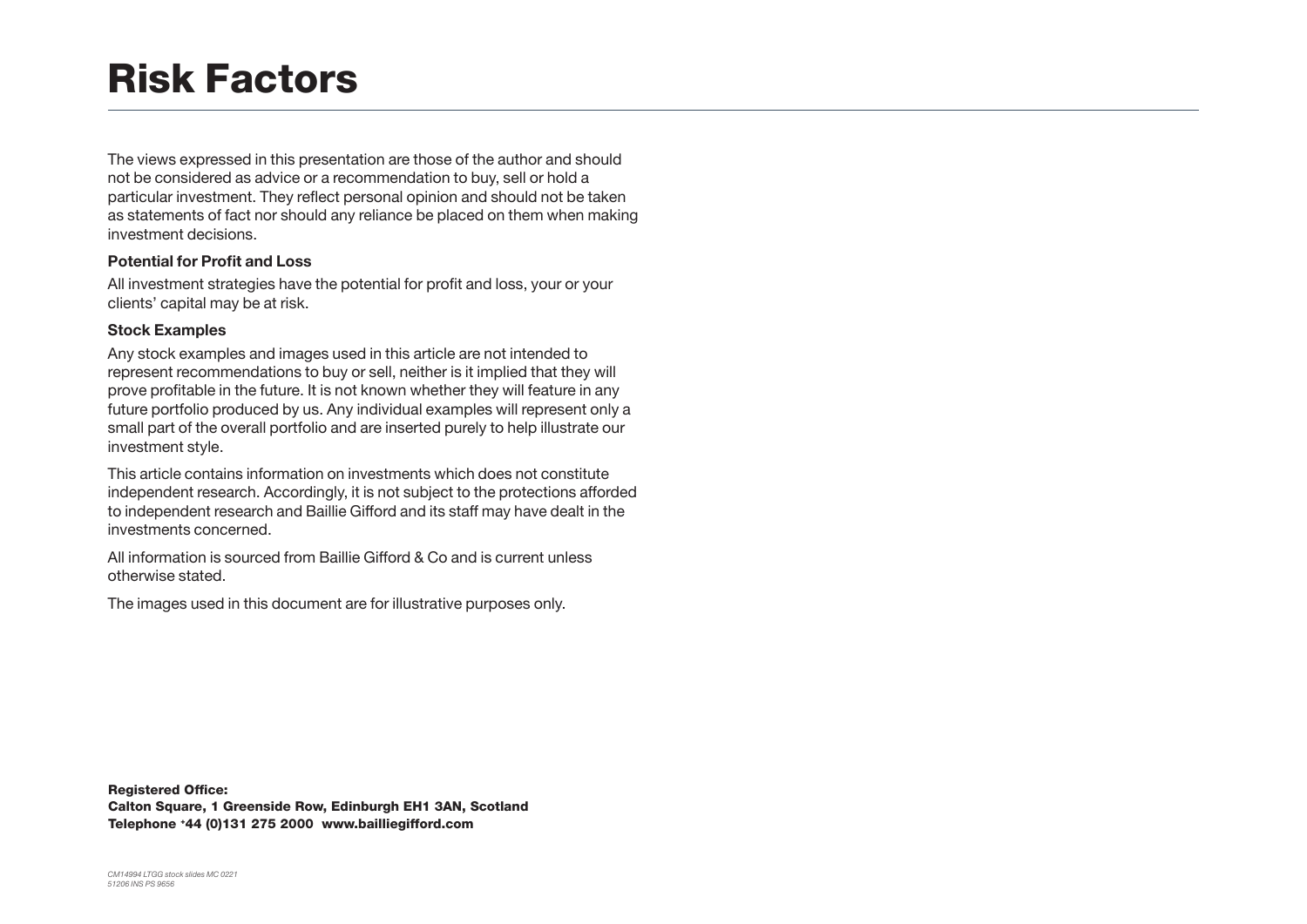## Important Information

Baillie Gifford & Co and Baillie Gifford & Co Limited are authorised and regulated by the Financial Conduct Authority (FCA). Baillie Gifford & Co Limited is an Authorised Corporate Director of OEICs.

Baillie Gifford Overseas Limited provides investment management and advisory services to non-UK Professional/Institutional clients only. Baillie Gifford Overseas Limited is wholly owned by Baillie Gifford & Co. Baillie Gifford & Co and Baillie Gifford Overseas Limited are authorised and regulated by the FCA in the UK.

Persons resident or domiciled outside the UK should consult with their professional advisers as to whether they require any governmental or other consents in order to enable them to invest, and with their tax advisers for advice relevant to their own particular circumstances.

### **Important Information Hong Kong**

Baillie Gifford Asia (Hong Kong) Limited 柏基亞洲(香港)有限公司 is wholly owned by Baillie Gifford Overseas Limited and holds a Type 1 licence and Type 2 license from the Securities & Futures Commission of Hong Kong to market and distribute Baillie Gifford's range of collective investment schemes to professional investors in Hong Kong. Baillie Gifford Asia (Hong Kong) Limited 柏基亞洲(香港)有限公司 can be contacted at Room 3009-3010, One International Finance Centre, 1 Harbour View Street, Central, Hong Kong. Telephone +852 3756 5700.

### **Important Information South Korea**

Baillie Gifford Overseas Limited is licensed with the Financial Services Commission in South Korea as a cross border Discretionary Investment Manager and Non-discretionary Investment Adviser.

### **Important Information Japan**

Mitsubishi UFJ Baillie Gifford Asset Management Limited ('MUBGAM') is a joint venture company between Mitsubishi UFJ Trust & Banking Corporation and Baillie Gifford Overseas Limited. MUBGAM is authorised and regulated by the Financial Conduct Authority.

### **Important Information Australia**

This material is provided on the basis that you are a wholesale client as defined within s761G of the Corporations Act 2001 (Cth). Baillie Gifford Overseas Limited (ARBN 118 567 178) is registered as a foreign company under the Corporations Act 2001 (Cth). It is exempt from the requirement to hold an Australian Financial Services License under the Corporations Act 2001 (Cth) in respect of these financial services provided to Australian wholesale clients. Baillie Gifford Overseas Limited is authorised and regulated by the Financial Conduct Authority under UK laws which differ from those applicable in Australia.

### **Important Information South Africa**

Baillie Gifford Overseas Limited is registered as a Foreign Financial Services Provider with the Financial Sector Conduct Authority in South Africa.

### **Important Information North America**

Baillie Gifford International LLC is wholly owned by Baillie Gifford Overseas Limited; it was formed in Delaware in 2005 and is registered with the SEC. It is the legal entity through which Baillie Gifford Overseas Limited provides client service and marketing functions in North America. Baillie Gifford Overseas Limited is registered with the Securities & Exchange Commission in the United States of America.

The Manager is not resident in Canada, its head office and principal place of business is in Edinburgh, Scotland. Baillie Gifford Overseas Limited is regulated in Canada as a portfolio manager and exempt market dealer with the Ontario Securities Commission ('OSC'). Its portfolio manager licence is currently passported into Alberta, Quebec, Saskatchewan, Manitoba and Newfoundland & Labrador whereas the exempt market dealer licence is passported across all Canadian provinces and territories. Baillie Gifford International LLC is regulated by the OSC as an exempt market and its licence is passported across all Canadian provinces and territories. Baillie Gifford Investment Management (Europe) Limited ('BGE') relies on the International Investment Fund Manager Exemption in the provinces of Ontario and Quebec.